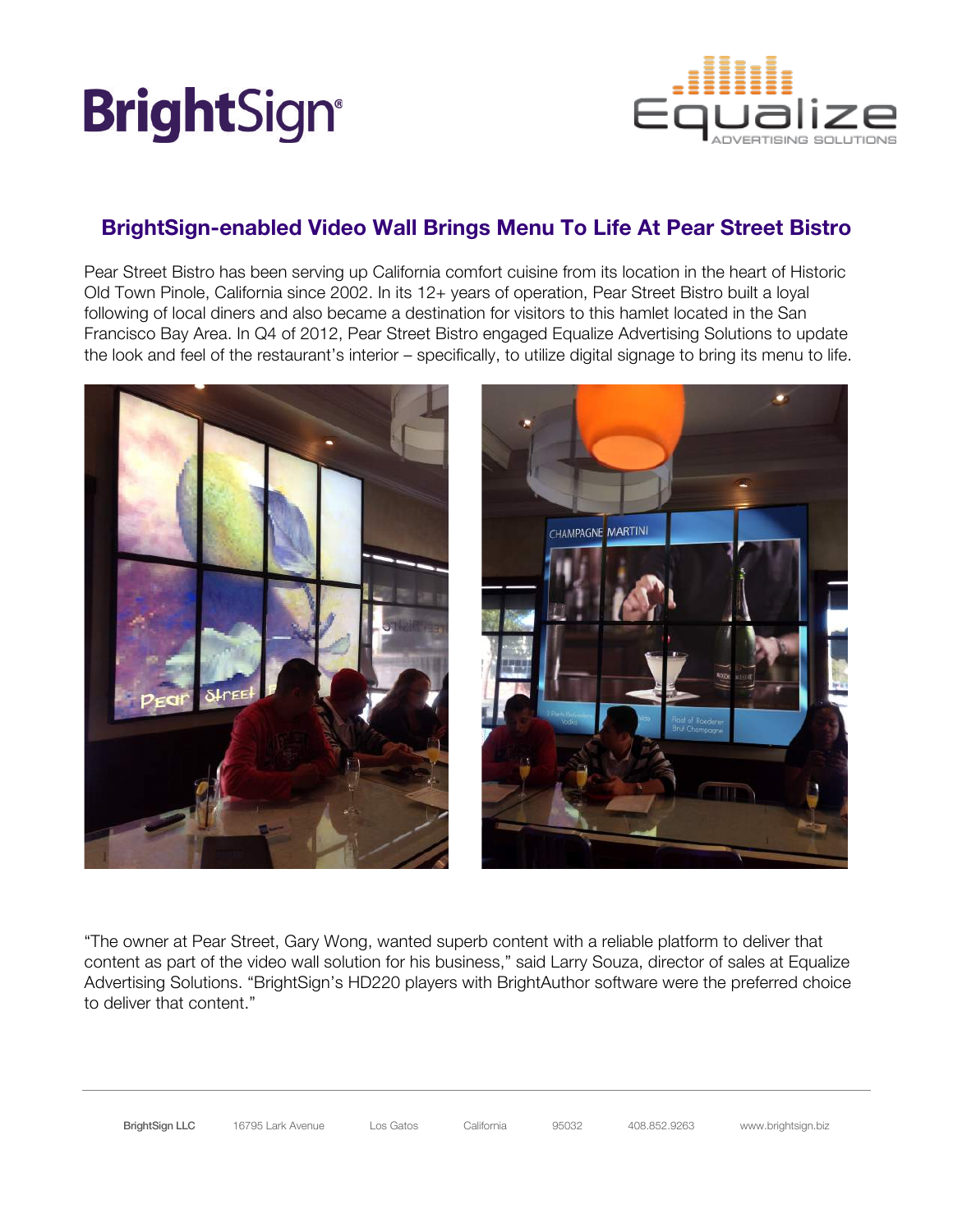# **BrightSign®**



"We chose BrightSign because the company's players are more robust than other players on the market, and its support simply can't be beat," added Shahrooz Jabbari, CEO of Equalize Advertising Solutions. "BrightSign's players also offer great simplicity when it comes to creating video walls, our primary task in the Pear Street Bistro installation."



Since the video wall's installation, Pear Street Bistro's owner has noticed an increase of approximately 10% in both patron traffic and food/drink sales. Such an increase translates directly to revenue that offset the cost of installation in just a matter of nine months.

### **Key Facts**

**Industry: Dining Location:** Single restaurant located in Pinole, CA **Integrator:** Equalize Advertising Solutions **Project:** Pear Street Bistro